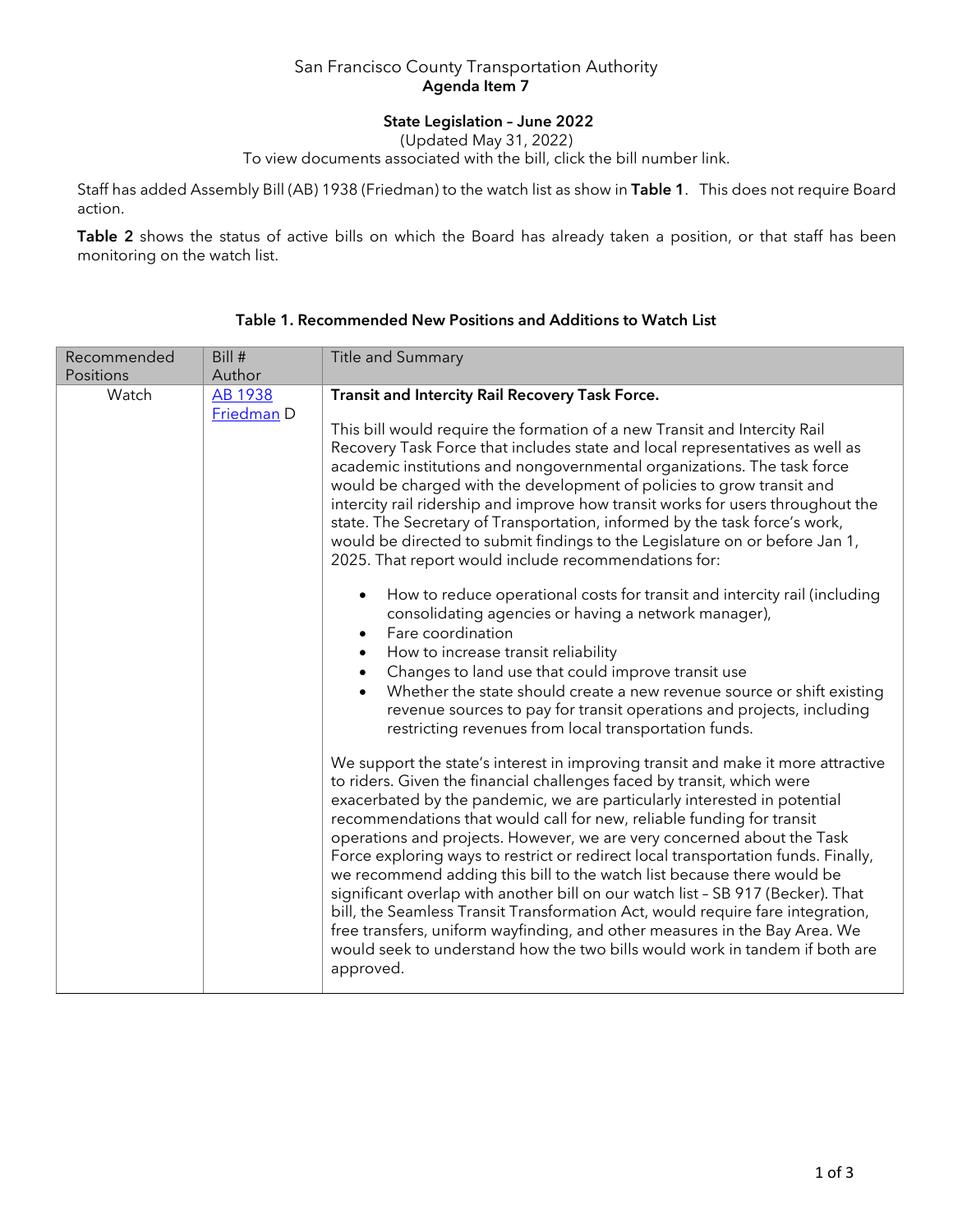#### San Francisco County Transportation Authority Agenda Item 7

## Table 2. Bill Status for Positions Taken in the 2021-22 Session

Below are updates for the two-year bills for which the Transportation Authority have taken a position or identified as a bill to watch. Bills that were chaptered, vetoed, or otherwise died during the first year of the 2021-22 session have been removed from the table. Updates to bills since the Board's last state legislative update are italicized.

| Adopted<br>Positions /<br>Monitoring<br><b>Status</b> | Bill #<br>Author                                                | <b>Bill Title</b>                                                                                                                                                                                                                                                                              | Update to Bill<br>Status <sup>1</sup><br>(as of<br>05/31/2022) |
|-------------------------------------------------------|-----------------------------------------------------------------|------------------------------------------------------------------------------------------------------------------------------------------------------------------------------------------------------------------------------------------------------------------------------------------------|----------------------------------------------------------------|
| Support                                               | <b>AB 117</b><br><b>Boerner Horvath D</b>                       | Air Quality Improvement Program: electric bicycles.<br>Makes electric bicycles eligible to receive funding from<br>the Air Quality Improvement Program.                                                                                                                                        | Senate<br>Appropriations                                       |
| Support                                               | <b>AB 455</b><br><b>Wicks D</b><br>Coauthor:<br><b>Wiener</b> D | Bay Bridge Fast Forward Program.<br>Authorizes the Bay Area Toll Authority to designate<br>transit-only traffic lanes on the San Francisco-Oakland<br>Bay Bridge.                                                                                                                              | Senate<br>Transportation                                       |
| Support                                               | AB 2147<br>$\overline{\text{ling}}$ D                           | Pedestrians.<br>Generally prohibits the enforcement of jaywalking laws.                                                                                                                                                                                                                        | Senate Rules                                                   |
| Support                                               | AB 2197<br><b>Mullin</b>                                        | Caltrain electrification project: funding.<br>Appropriates \$260 million from the General Fund to the<br>Peninsula Corridor Joint Powers Board for the purpose<br>of completing the Caltrain Electrification Project.                                                                          | Dead                                                           |
| Support                                               | AB 2336<br>Ting D<br>Friedman D                                 | Vehicles: Speed Safety System Pilot Program.<br>Authorizes, until January 1, 2028, San Francisco, and<br>four other jurisdictions to establish a Speed Safety<br>System Pilot Program.                                                                                                         | Dead                                                           |
| Support                                               | <b>SB 942</b><br>Newman D                                       | Low Carbon Transit Operations Program (LCTOP) free<br>or reduced fare transit program.<br>Permits transit agencies to use LCTOP formula funds for<br>free or reduced transit ridership programs on an<br>ongoing basis.                                                                        | Assembly<br>Transportation                                     |
| Watch                                                 | <b>AB 2237</b><br>Friedman D                                    | Transportation planning: regional transportation<br>improvement plan: sustainable communities<br>strategies: climate goals.<br>Imposes new requirements on local, regional, and state<br>agencies that aim to better align transportation<br>planning and investment with state climate goals. | Senate Rules                                                   |